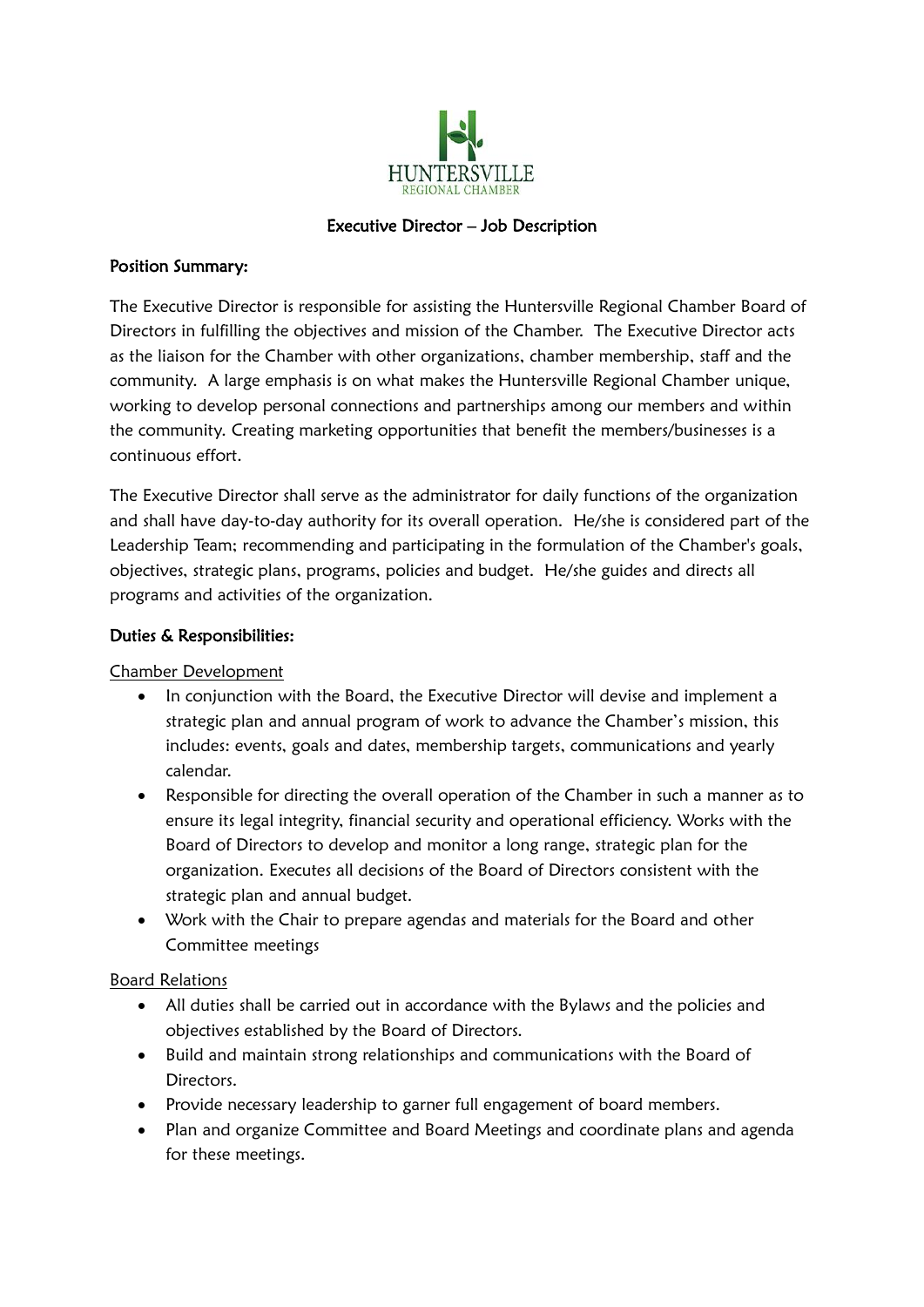### Membership Relations

- Expected to be the lead recruiter of prospective members and lead driver for retention of existing members. Expected to coordinate with Membership Committee chair and Board of Directors to drive membership growth through relationships and quality programs. Maintains a high level of professionalism, follow‐up of prospective members, proactive communication and prompt responses to all communication.
- Development and retention of current and future membership prospects.
- Keep consistent, strong lines of communication open between all parties, with a special emphasis on member input and feedback, and community and tourism related groups and individuals.
- Facilitate, oversee and implement membership meetings, membership campaigns, member visits and new member welcomes as necessary.

### Events

- The Executive Director will present event opportunities to the Board of Directors and will oversee all event preparation, utilizing both Board Members and volunteers to carry out event objectives.
- Responsible for coordinating and executing all events in conjunction with designated committee chairs. Responsible for recruiting committee chairs and members.
- The Director will work to garner community support as well as a sponsorship for events as needed. Each new and existing event must include a budget and receive approval from the Board of Directors. The Executive Director will lead, direct and develop Chamber's fund-raising strategies and campaigns.

# External Relationships

- As much as possible, attend meetings of groups of organizations that share common priorities, including and not limited to businesses and organizations that impact the Huntersville Regional Chamber.
- Establishes and maintains good working relationships with related trade associations and public bodies. Serves with the President as the chief spokesperson on matters related to the association as well as the industry in general.
- Retains outside professional services where and when appropriate to assist and support the ongoing activities and objectives of the organization. Such services may include legal counsel, accounting firms and public relations firms.

# Public Policy

- The Executive Director must be informed on local, state and federal issues and actions by agencies that may affect the membership or community.
- The Executive Director is responsible for making recommendations to the Board of Directors on possible action on these issues.